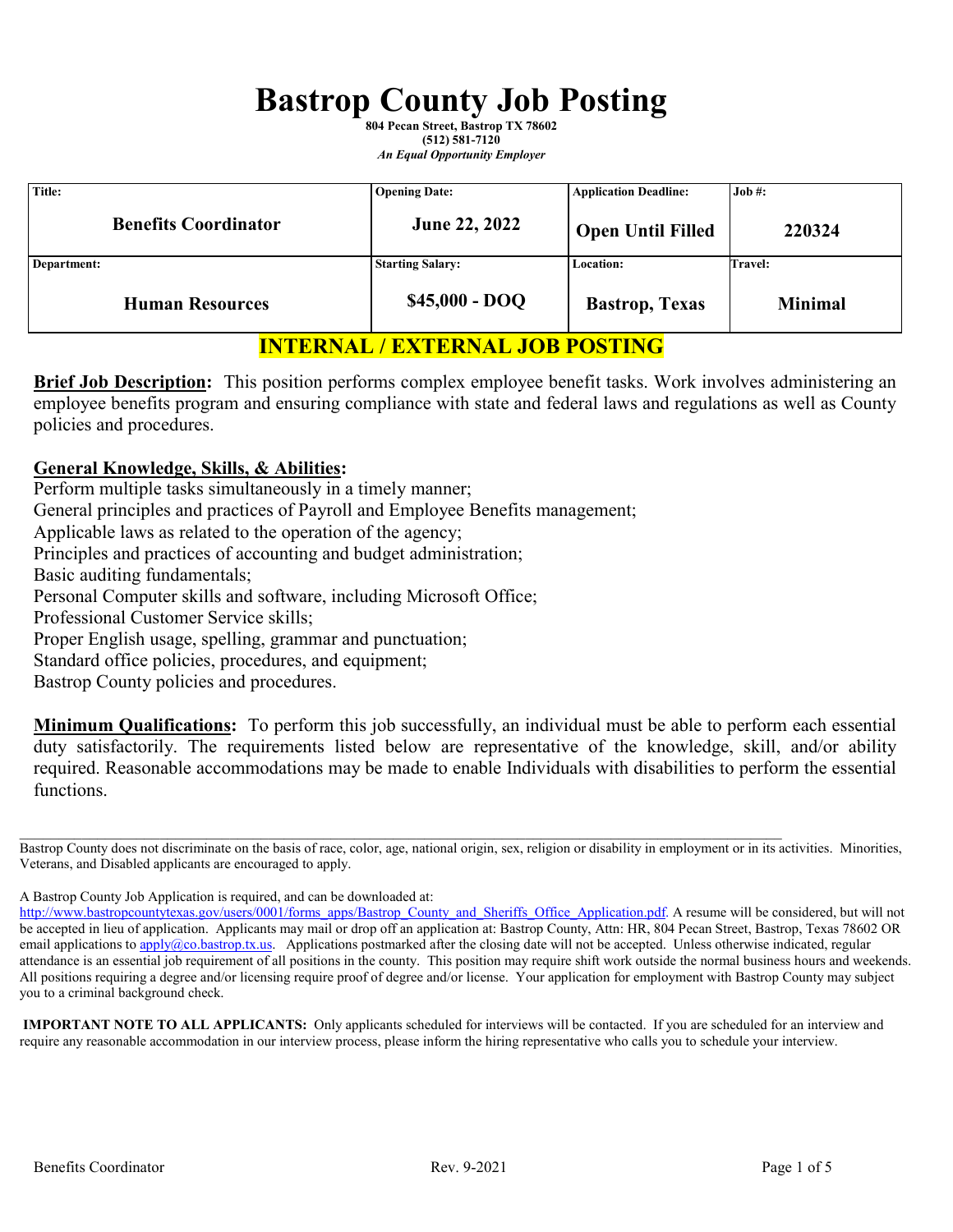

# **BASTROP COUNTY, TEXAS Job Description**

*Job Title: Benefits Coordinator*

**Department:** Human Resources **FSLA Status:** Non-Exempt

**Reports To:** Human Resources Director

**SUMMARY:** This position performs complex employee benefits tasks. Work involves administering an employee benefits program and ensuring compliance with state and federal laws and regulations as well as County policies and procedures.

## **SUPERVISION RECEIVED AND EXERCISED:**

Receives supervision from the Bastrop County Human Resources Director and Deputy Director of Human Resources.

Exercises no supervision.

## **TRAVEL**

Travel is required during open enrollment periods and during some business activities as needed.

## **DUTIES AND RESPONSIBILITIES** include the following:

- 1. Manage and oversee the County's benefit administration; Administer various employee benefits programs;
- 2. Conducts benefit orientations and explain benefit enrollment; Coordinate and participate in annual Open Enrollment meetings; assist in the resolution of benefits issues to include correspondence between employees/retirees, vendors, brokers, etc.; reconcile and review vendor billing to ensure accuracy of benefits deductions and employer benefits contributions, and prepare final billings for payment;
- 3. Maintain employee benefits personnel filing systems and ensure benefits changes are entered appropriately and timely in the payroll system for payroll deduction, and vendor websites;
- 4. Coordinate daily benefits processing for employees with qualifying life events, including processing of terminations, beneficiaries and address changes;
- 5. Serve as primary contact for plan vendors and third-party administrators; coordinate transfer of data to external vendors; document and maintain administrative procedures for assigned benefits processes; Acts as liaison with Texas County and District Retirement System and provides County retirement program assistance and information to employees and retirees; meets with future retirees, processes retirements, manage retiree accounts and payouts;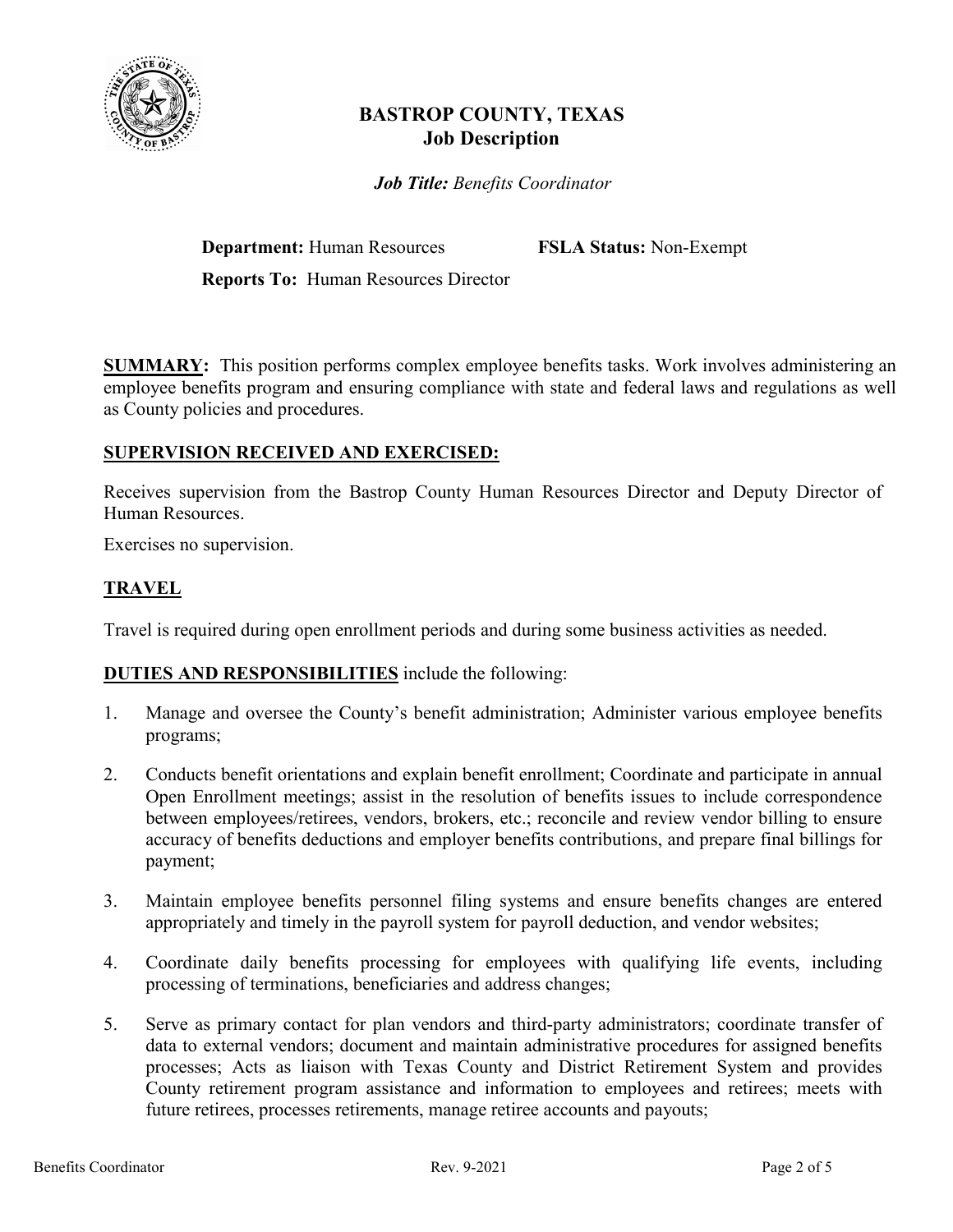- 6. Family Medical Leave Act (FMLA) point of contact;
- 7. Remain current on legislative rules and procedural changes regarding employee benefits;
- 8. Assist HR director in obtaining statistics and information in renewal process of any health, life and retirement plans that benefit the county;

**OTHER FUNCTIONS:** Performs other job related duties as directed by supervisor(s). **Regular attendance is considered an Essential Function of this job. There are peak seasons where evening and weekend work may be required. NOTE:** The essential functions describe the general nature and level of work being performed by employees holding this position. This is not intended to be a comprehensive listing of all duties and responsibilities required, nor is all duties listed necessarily performed by any one employee so classified.

**MINIMUM QUALIFICATIONS:** To perform this job successfully, an individual must be able to perform each essential duty satisfactorily. The requirements listed below are representative of the knowledge, skill, and/or ability required. Reasonable accommodations may be made to enable individuals with disabilities to perform the essential functions.

## **Knowledge of:**

General principles and practices of Payroll and Employee Benefits management; Applicable laws as related to the operation of the agency; Principles and practices of accounting and budget administration; Basic auditing fundamentals; Personal Computer skills and software, including Microsoft Office; Professional Customer Service skills; Proper English usage, spelling, grammar and punctuation; Standard office policies, procedures, and equipment; Bastrop County policies and procedures.

## **Ability to:**

Perform multiple tasks simultaneously in a timely manner;

Communicate clearly and concisely, both verbally and in writing; in person and by telephone;

Understand and follow verbal and written instructions;

Complete routine business correspondence;

Effectively speak to small audiences to convey information.

Properly interpret, understand and make decisions in accordance with laws, regulations and policies;

Record, and disseminate accurate information from telephone conversations and personal contact; Function independently, exercise good judgment, manage multiple projects, and meet deadlines;

Establish and maintain effective working relationships with those contacted in the course of the job;

Work in a safety-conscious environment and to follow and promote good safety practices; Handle exposure to potentially hostile individuals;

Maintain confidentiality of information encountered in work activities at all times;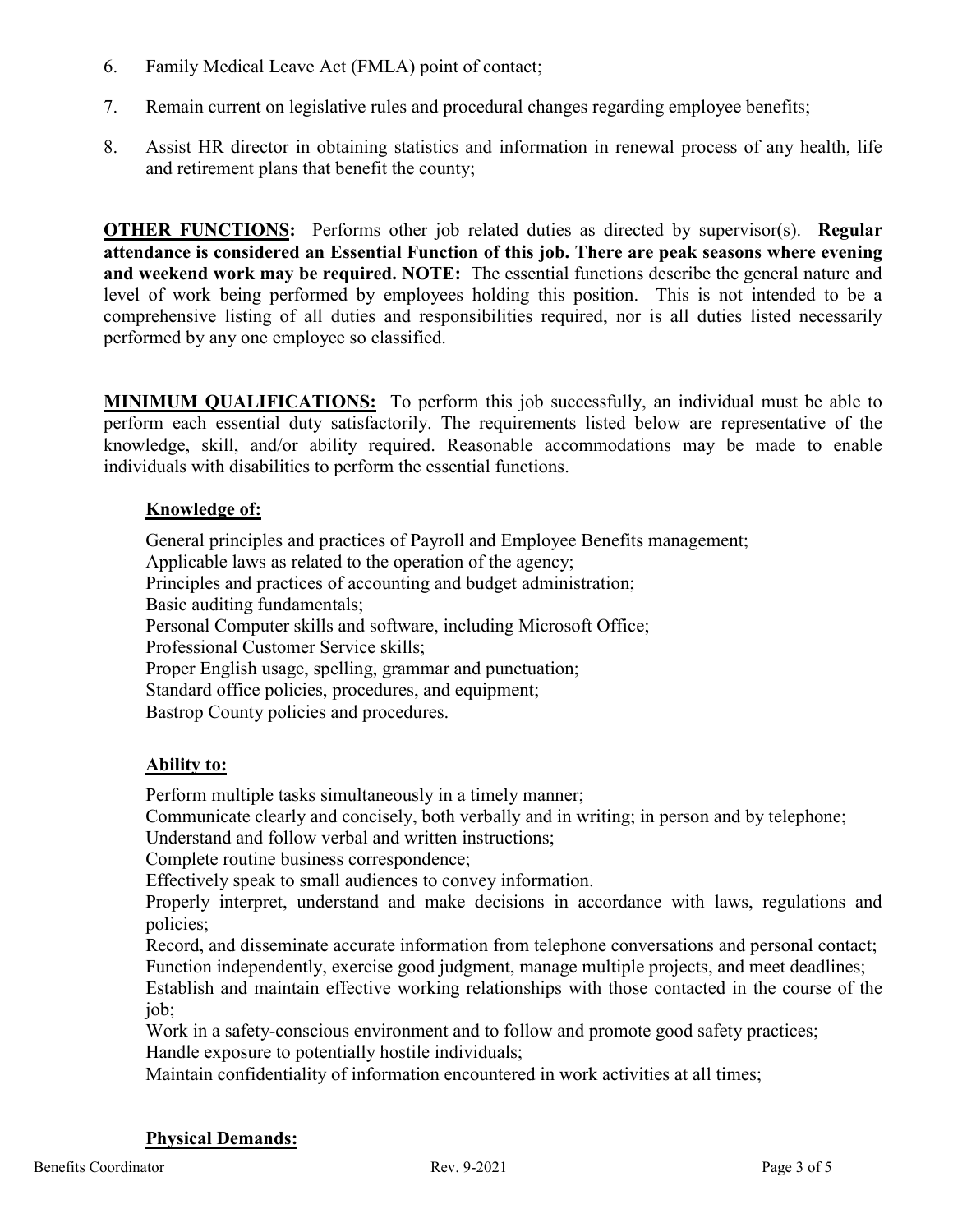The physical demands described here are representative of those that must be met by an employee to successfully perform the essential duties of this job. Reasonable accommodations may be made to enable individuals with disabilities to perform the essential functions.

Maintain effective audio-visual discrimination and perception needed for:

Making observations, reading and writing, operating assigned equipment, and communicating with others;

Employee must have visual abilities including close vision, distance vision, depth perception, peripheral vision, and the ability to adjust focus.

Maintain physical condition needed to accomplish the performance of assigned duties and responsibilities, which may include:

Walking, sitting, or standing for long periods of time; Lifting and carrying materials such as files or stacks of records; Occasional climbing, stooping, crawling, squatting,  $\&$ /or kneeling.

Maintain mental capacity sufficient to accomplish the performance of assigned duties and responsibilities, which may include:

Handling stressful situations; Interpreting federal laws and regulations; Effective interaction and communication with others; Preparation of clear and concise reports; Making sound decisions in a manner consistent with essential job functions.

## **EXPERIENCE, EDUCATION, and LICENSING:**

Any combination of experience and training that would likely provide the required knowledge and abilities is qualifying. A typical way to obtain the knowledge and abilities would be:

#### **Experience:**

Previous experience performing general clerical work in an office setting; or an equivalent combination of education, training and experience is required.

Experience in employee benefits and human resources administrative functions is preferred.

#### **Education:**

High School diploma or equivalent

College-level coursework in human resources, business, and/or management is preferred.

Experience and education may be substituted for one another.

#### **Licensing:**

Possession of a valid Texas driver's license.

## **SELECTION GUIDELINES:**